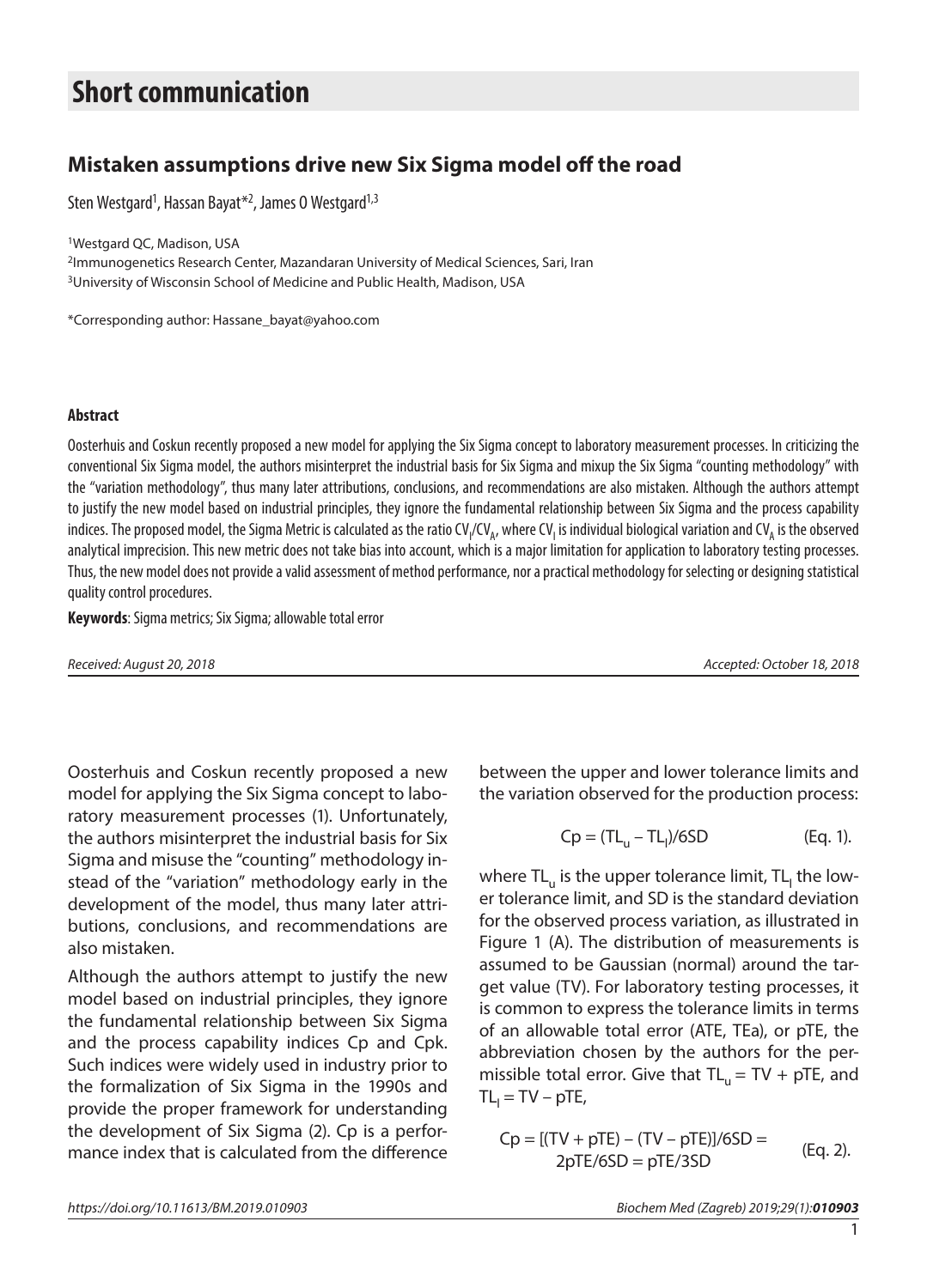Ideally, the process should operate with a Cp of 2.0, which means that  $\pm$  6 SDs or a total of 12 SDs of process variation should fit between the tolerance limits. In industry, a minimum Cp of 1.0 is considered essential for routine operation and a Cp of 1.33 is preferred. Knowledge of this relationship led to recommendations in 1990 for changing process acceptance criteria from 2SD < pTE to 4SD < pTE as a minimum and recommending further improvements to 5SD-6SD<pTE for critical medical applications (3). These recommendations were made long before the Six Sigma methodology was first formally applied to laboratory processes (4).

A limitation of Cp is that it assumes the process is centered on the TV, therefore it cannot account for any shift that might occur. Another capability index, Cpk, takes "centerness" into account and therefore provides a better metric for assessing performance of a laboratory testing process (5):

$$
Cpk = min [(\mu - TL1)/
$$
  
3SD, (TL<sub>u</sub> - \mu)/3SD] (Eq. 3).

where μ represents the mean observed for the distribution. As shown in Figure 1 (B), "centerness" is characterized by the bias of a testing process, which is the difference between TV and μ. Bias causes a systematic shift of the measurement distribution, moving it closer to one of the tolerance limits. Under this condition, process performance is best described as the minimum value, *i.e.* [(pTE – Bias)/SD] or [(Bias – pTE)/SD]. This can also be expressed as (pTE - |Bias|), where |Bias| is the absolute value of the bias.

$$
Cpk = (pTE - |Bias|)/3SD
$$
 (Eq. 4).

or

$$
3Cpk = (pTE - |Bias|) / \qquad \text{(Eq. 5).}
$$
  
SD = Sigma Metric

Thus, the conventional calculation of a Sigma Metric is directly related to the traditional industrial process capability index Cpk. The minimum acceptable Cpk of 1.0 is equivalent to  $SM = 3.0$ , a Cpk of 1.33 that is recommended to achieve a more controllable process corresponds to  $SM = 4.0$ , and

the goal for excellent performance is a Cpk of 2.0, which corresponds to  $SM = 6.0$  for world class quality.

Oosterhuis and Coskun state that the "*pTE – Bias term does not reflect the tolerance limit concept used in industry*". The "Observed bias" in this context comes from the industrial concept and refers to the lack of "centerness" in Cpk, not the TE model. They misunderstand that the observed method bias is subtracted from the tolerance limit pTE because it narrows the region for acceptable performance. Bias accounts for the lack of "centerness" of the production distribution and is completely consistent with the industrial concept of Cpk, not a *"clear contradiction with the Six Sigma concept"* as claimed by the authors.

Another mistake is that the authors mix-up the Six Sigma "counting methodology" with the "variation methodology". The counting methodology is used when inspecting products to identify defects, whereas the variation methodology is employed when process variation can be measured directly, which is the case for laboratory testing processes where regulation and accreditation guidelines actually require the laboratory to verify the precision and bias of their testing processes. The counting methodology employs a table based on the normal distribution to convert the observed number of defects expressed as DPMO (defects *per* million opportunities) to a sigma metric. As part of the counting methodology, it has been assumed that process drift equivalent to systematic errors of the magnitude 1.5 times the SD of the process may occur and go undetected. Therefore, the conversion table called "long-term Sigma" builds that shift into the numbers. Another table, called short-term Sigma, does not include that shift and is consistent with the variation methodology. (See Bayat for a detailed discussion of shortterm and long-term sigmas (6).) The problem for the authors is their interpretation that *"in the model used in laboratory medicine, in addition to the 1.5 SD shift, the measured bias is also included…".* That is not correct. The conventional laboratory SM model is based on variation, not counting, therefore it does not assume a 1.5 SD shift. Instead, the size of a medically important shift is calculated to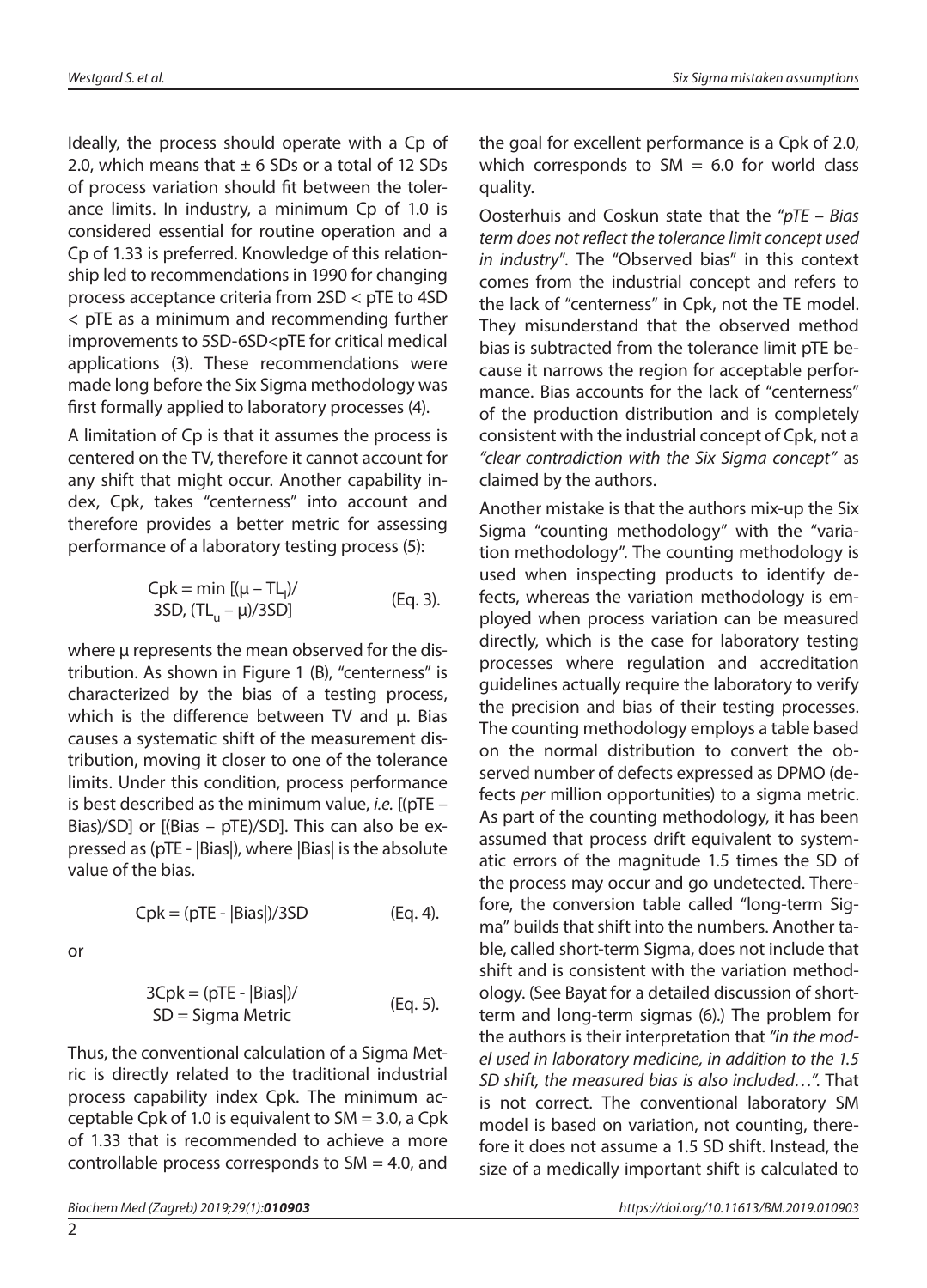

B. Process capability metric, Cpk (both bias and imprecision)





**Figure 1.** Relation of Sigma Metric (SM) to industrial process capability indices (Cp, Cpk) and process control metric ( $\Delta SE_{crit}$ ) for SQC selection and design. ΔSEcrit - critical systematic error. TL - tolerance limit. TV - target value. Μ - observed mean. pTE permissible total error. Bias - observed trueness. SD - observed imprecision.

guide the selection and design of statistical quality control (SQC) procedures and optimize the detection of medically important errors (7). This SQC selection or design metric is called the critical systematic error,  $\Delta SE_{crit}$ , and represents the size of the systematic error that must be detected to maintain the quality of the production process, as shown in Figure 1 (C):

$$
\Delta SE_{crit} = [(pTE - |Bias|)/SD] - 1.65
$$
 (Eq. 6),

where 1.65 is a z-value that defines a maximum 5% risk of reporting erroneous test results when a critical systematic shift occurs (8). Statistical quality control performance is then assessed from power function graphs, as shown in Figure 2, to determine the probability for error detection  $(P_{\text{ed}})$  for this critical shift and the probability of false rejection  $(P_{\epsilon})$  for stable operating conditions (without this shift). Observe that the upper x-axis in Figure 2 represents a sigma scale and the lower y-axis the scale for the size of the critical SE, based on the relationship:

$$
\Delta \text{SEcrit} = \text{SM} - 1.65 \tag{Eq. 7}
$$

or

$$
\Delta SE_{\text{crit}} + 1.65 = SM
$$
 (Eq. 8).

Therefore, the Sigma-Metric (SM) can provide guidance for the selection and design of SQC procedures, as well as a metric for assessing the quality of performance for a testing process.

In addition to these major mistakes in the development of the new model, they further confuse the Six Sigma performance assessment model with a different goal-setting model for pTE, then combine the two models and make erroneous attributions based on the new model. The result is



**Figure 2.** Quality planning tool for selection/design of SQC procedures having 2 levels of controls. The probability for rejection is plotted on y-axis versus the size of systematic error on bottom x-axis and the sigma-metric on the top x-axis. In the key at the right, the different power curves correspond, top to bottom, to the list of control rules, the probability for false rejection (Pfr), total number of control rules (N), and number of runs (R) over which the rules are applied. This chart was produced by the EZ Rules3 computer program. Vertical line represents examination procedure with observed sigma-metric of 4.0.